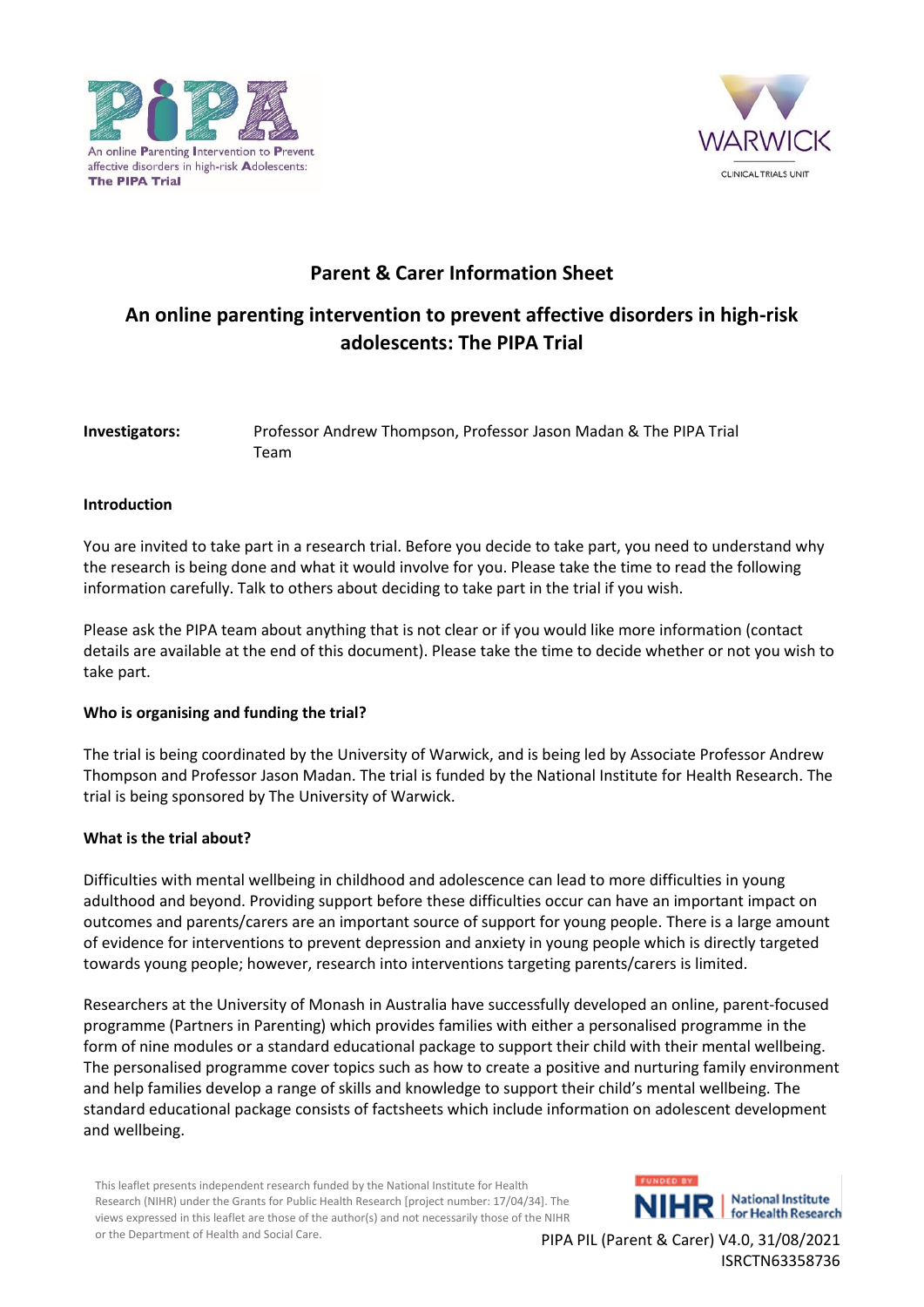The University of Warwick has adapted the Australian Partners in Parenting website for use in the UK. This was adapted following guidance from parents/carers and teachers in the local area. The PIPA trial is exploring the effectiveness of the personalised programme and standard educational package, to see which is best at helping parents to reduce depression and anxiety in their children. The trial will involve approximately 433 families in England.

## **Why have I been invited?**

We are inviting parents/carers of children aged 11-15 years attending secondary schools in the UK to participate in the trial. You have been contacted because your school has chosen to collaborate with us on the trial.

## **What would taking part involve?**

The diagram below shows what taking part will involve.



## Definitions

Randomisation – There will be two groups in the trial: one receiving a standard educational package and one receiving the personalised programme. Parents/carers will be randomly allocated to one of the groups by a computer. Parents/carers will know which group they were placed in once they have registered on the

This leaflet presents independent research funded by the National Institute for Health Research (NIHR) under the Grants for Public Health Research [project number: 17/04/34]. The views expressed in this leaflet are those of the author(s) and not necessarily those of the NIHR or the Department of Health and Social Care.

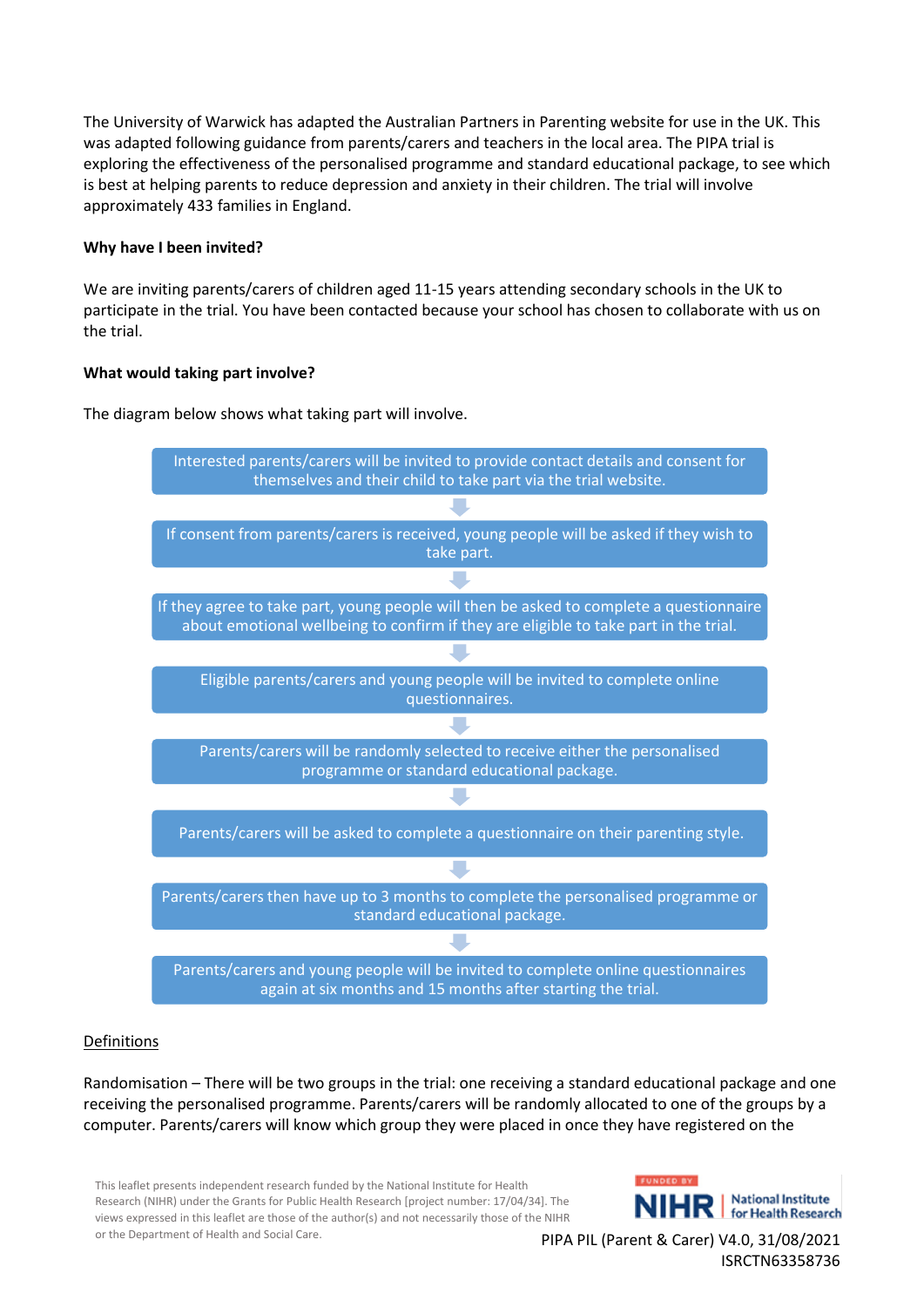Partners in Parenting website and completed some questions on their parenting style. Neither parents/carers, nor the researchers are able to choose or influence the group into which they are placed.

Partners in Parenting website– this is used to manage the standard educational package and the personalised programme. *(Please note that both the PIPA database and Partners in Parenting website do not work in Internet Explorer. If you are experiencing difficulties, please use another browser such as Chrome or Edge).*

Standard educational package – five factsheets about adolescent development and wellbeing (one released each week).

Personalised Programme – a set of modules selected for each parent/carer covering up to nine different areas of parenting and family life (one module released each week).

## The Trial

- The trial is conducted online so you and your child will not be asked to attend meetings with researchers.
- Baseline and follow-up questionnaires include questions about mental wellbeing, depression and anxiety, quality of life and use of health services. Information about age, gender and ethnicity will also be collected at the start of the trial.
- More than one parent/carer per family is welcome to work through the Partners in Parenting website. However, we do ask that only one parent/carer completes the initial questionnaires and the same parent/carer will also need to complete the follow-up questionnaires. This same parent/carer would provide consent for the trial.
- All parents/carers will receive fortnightly calls from the research team to check-in and provide support (such as help with using the Partners in Parenting website) as needed. If we haven't been able to reach you after three attempts, we will leave a voicemail requesting you to call us back. In alternating weeks, parents/carers will receive a text/email message reminder to continue with their factsheets/modules. You will receive an automated email from the Partners in Parenting website when a new module/factsheet is released.
- Parents/carers and young people will be asked to complete online questionnaires again at six months and 15 months after completing the initial questionnaires (total duration of the trial for each family is 15 months).
- Each set of questionnaires (at baseline, six months and 15 months), should take on average about one hour to complete. This could take slightly longer depending on your answers to some of the questions.
- If you decide to join the trial, please can we ask that you do not discuss the online resources (the personalised programme and standard educational package) with other parents/carers who may be taking part in the trial? This is so that we can accurately measure the effectiveness of the personalised programme and the standard educational package.
- Recruitment for the PIPA trial will finish at the end of November 2021 so parents/carers who would

This leaflet presents independent research funded by the National Institute for Health Research (NIHR) under the Grants for Public Health Research [project number: 17/04/34]. The views expressed in this leaflet are those of the author(s) and not necessarily those of the NIHR or the Department of Health and Social Care.

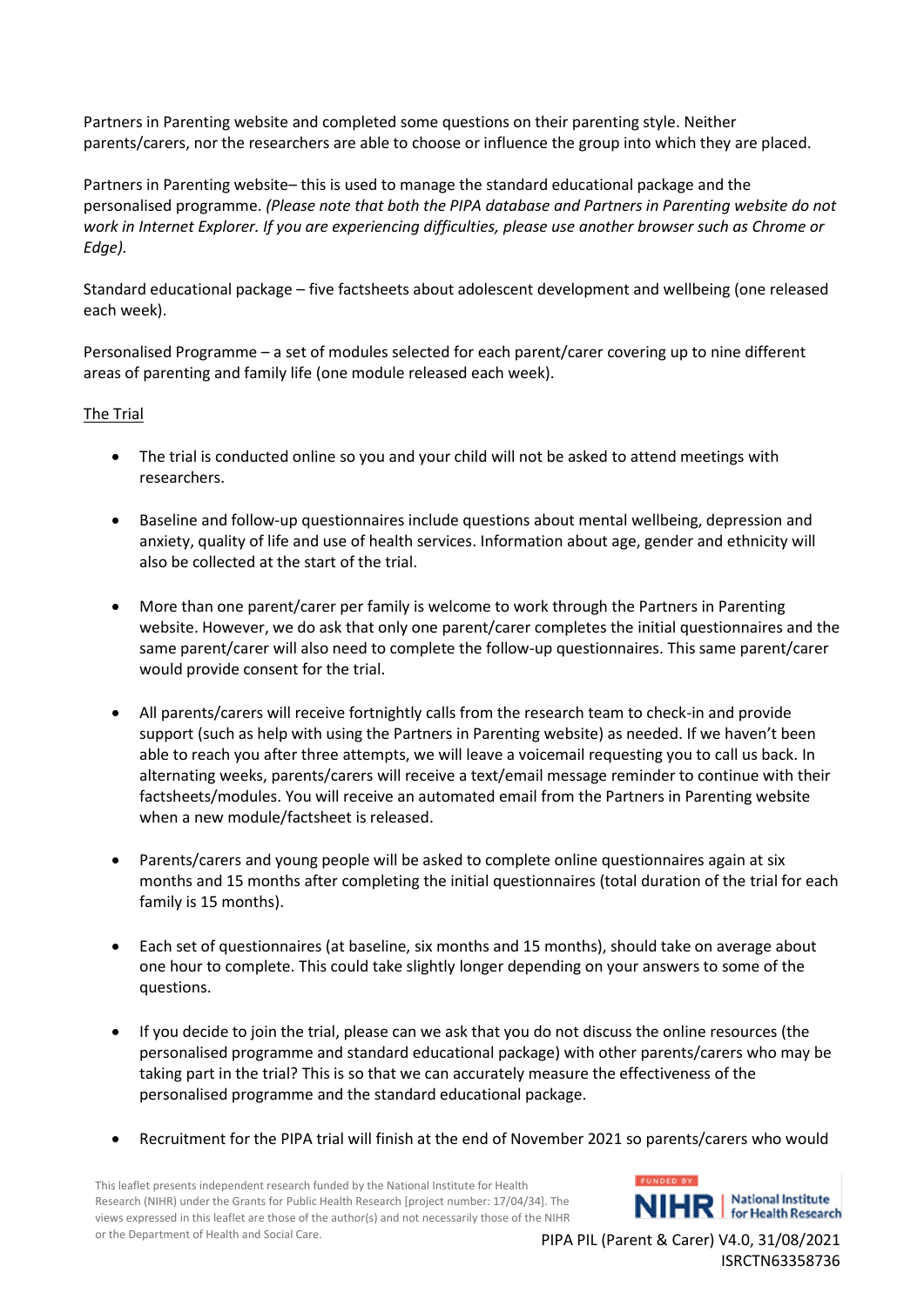like to take part must register before then.

- Parents/carers may be invited to attend a focus group with other parents/carers about their experience on the trial at a later date. Around 30 parent/carers and young people may also be invited to individual interviews about their experience on the trial. These focus groups and interviews will be audio recorded, and later typed up, and will be held in accordance with the University of Warwick's data policy. If you are asked to take part in a focus group or interview and you do not want to, this is completely fine and will not affect your time on the trial. At the time of asking, we will give you more information on this so that you can make an informed decision and give consent. We will be approaching participants about this in 2021.
- University of Warwick's data policy: <https://warwick.ac.uk/services/sim/dataprotection>

## **Who can take part?**

If you are interested in taking part, you will need to meet each of the following criteria:

- Parents/carers of young people aged 11-15 years (parent/carers include parents, carers, nonbiological parents, grandparents and legal guardians).
- Parent/carer age ≥ 18 years.
- Able to provide informed consent for both the parent/carer and young person.
- Sufficient understanding and knowledge to engage with content presented in English.
- Have access to the internet and a personal email account (for email communication) and mobile phone number (for phone and text messaging communication).
- Lives with the participating child.

Your child will also need to fulfil the following criteria:

- Attends one of the schools taking part in the PIPA trial (if your child's school has contacted you about the trial then they are taking part).
- Confirmed assent (agreement) to participate in the trial.
- Has a reading age of 11+ years
- Has access to a mobile phone for text messaging communication and the internet for questionnaire completion.
- Score a certain amount on some screening questions about their wellbeing.

In addition to the above, you will need to ensure that the following does not apply to you:

- Previous unsuccessful entry into this trial.
- Withdrawal from the current trial.
- Participation in an alternative parenting intervention in the last 90 days.
- A parent/carer and young person is already taking part in the trial from your household.

If you meet the criteria and you and your child are happy to take part, your eligibility will be confirmed once your child has completed the eligibility questions about wellbeing. If your child is eligible, you will both be invited to continue with the trial.

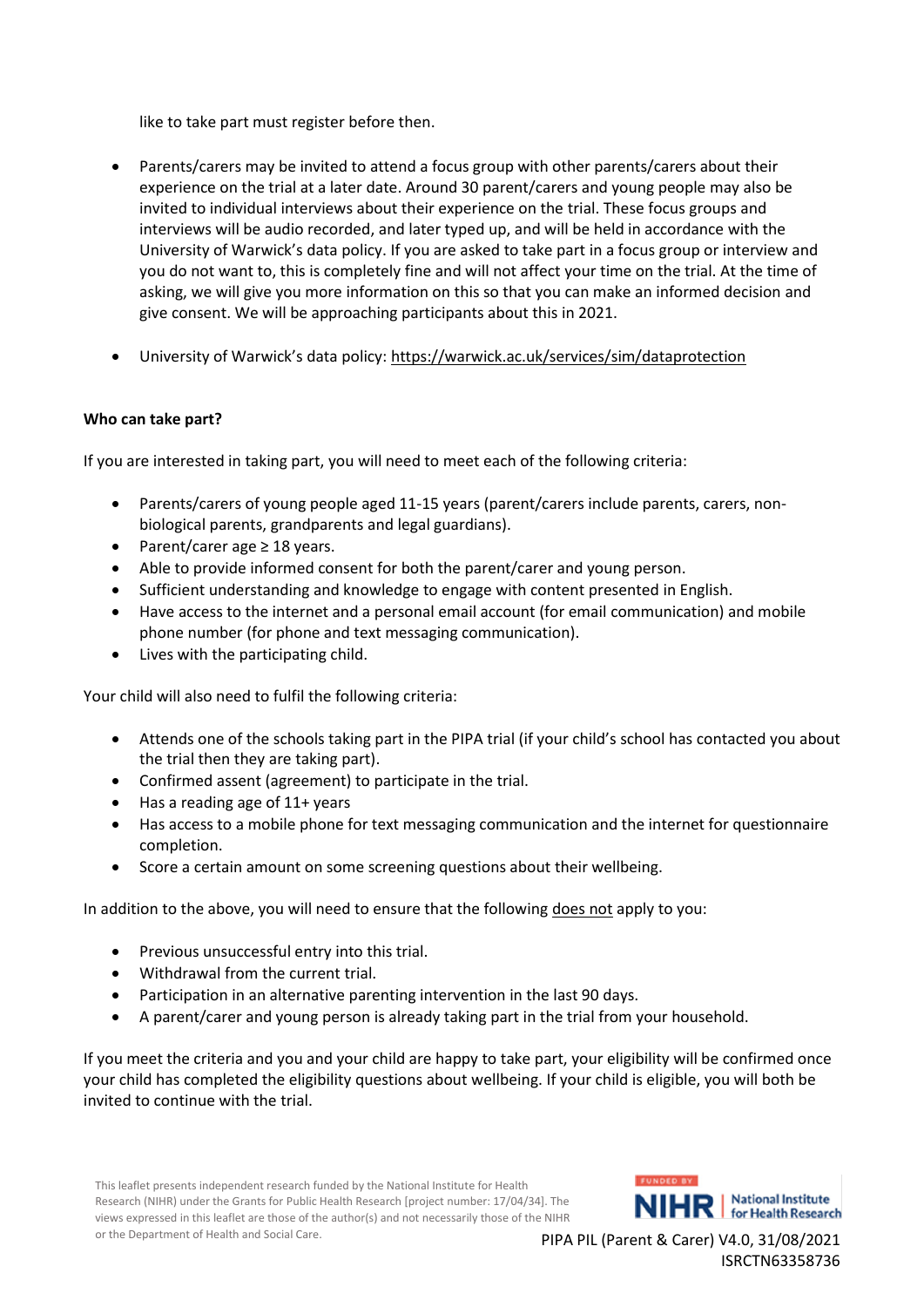## **What if my child or I am not eligible?**

If you are not eligible you will not be able to take part in the trial. If your child is not eligible, you will both be informed that you are ineligible for the trial.

Due to the eligibility requirements for the trial, if after you have entered some information about yourself and your child onto our database and you find out you are ineligible, we will need to keep some identifiable information on you both on our database to ensure that you are not screened for the trial twice. This identifiable data will be deleted once recruitment for the trial ends (at the end of 2021).

## **Do I have to take part?**

No. Taking part in this trial is voluntary and choosing not to take part will not affect you or your child in any way. You can also choose to withdraw at any time, without giving a reason, by contacting one of the research team. Further details about withdrawing from the trial are provided later on in this document.

## **What are the possible benefits of taking part in this trial?**

Taking part in this trial should help improve your knowledge of mental wellbeing in young people and assist you in picking up some tips to help support your child. By participating in this trial you will also be contributing to the evidence for research into adolescent mental health and preventive interventions. The findings of this trial may help to develop better services for young people at risk of developing mental health difficulties and provide parents/carers with skills to assist them.

## **What are the possible disadvantages, side effects or risks, of taking part in this trial?**

Risks in taking part are minimal. It is possible that participants may find some of the topics covered in the trial upsetting. The research team will be able to monitor this through the regular phone contact and provide the necessary support and if needed let you know about where you can go to get further information and advice. If the research team becomes concerned about the welfare of a participant, we will follow approved procedures in dealing with this. This will likely involve a phone call from the team to the parent/carer/school.

#### **Expenses and payments**

Each participating family will receive £25 voucher at the end of the trial if questionnaires are completed at each time point (baseline, six months & 15 months) by both parent/carer and young person. This is as an acknowledgement of the time commitment required to complete the questionnaires (around one hour each per time point). This payment will be in the form of a voucher and the trial team will be in touch to arrange this after the completion of the last questionnaire. We will need your address to send this to you.

#### **Will my taking part be kept confidential?**

Information collected during this trial will be kept confidential and handled and stored in accordance with the Data Protection Act 2018 and the General Data Protection Regulation. Personal identifying information will be held securely at Warwick Clinical Trials Unit. This includes names and contact details which will be required for communication throughout the trial. Access to this data will be monitored throughout the trial. At the end of the trial (after the last participant has completed their last questionnaire and any interviews have been completed), names and contact details will be deleted from our records.

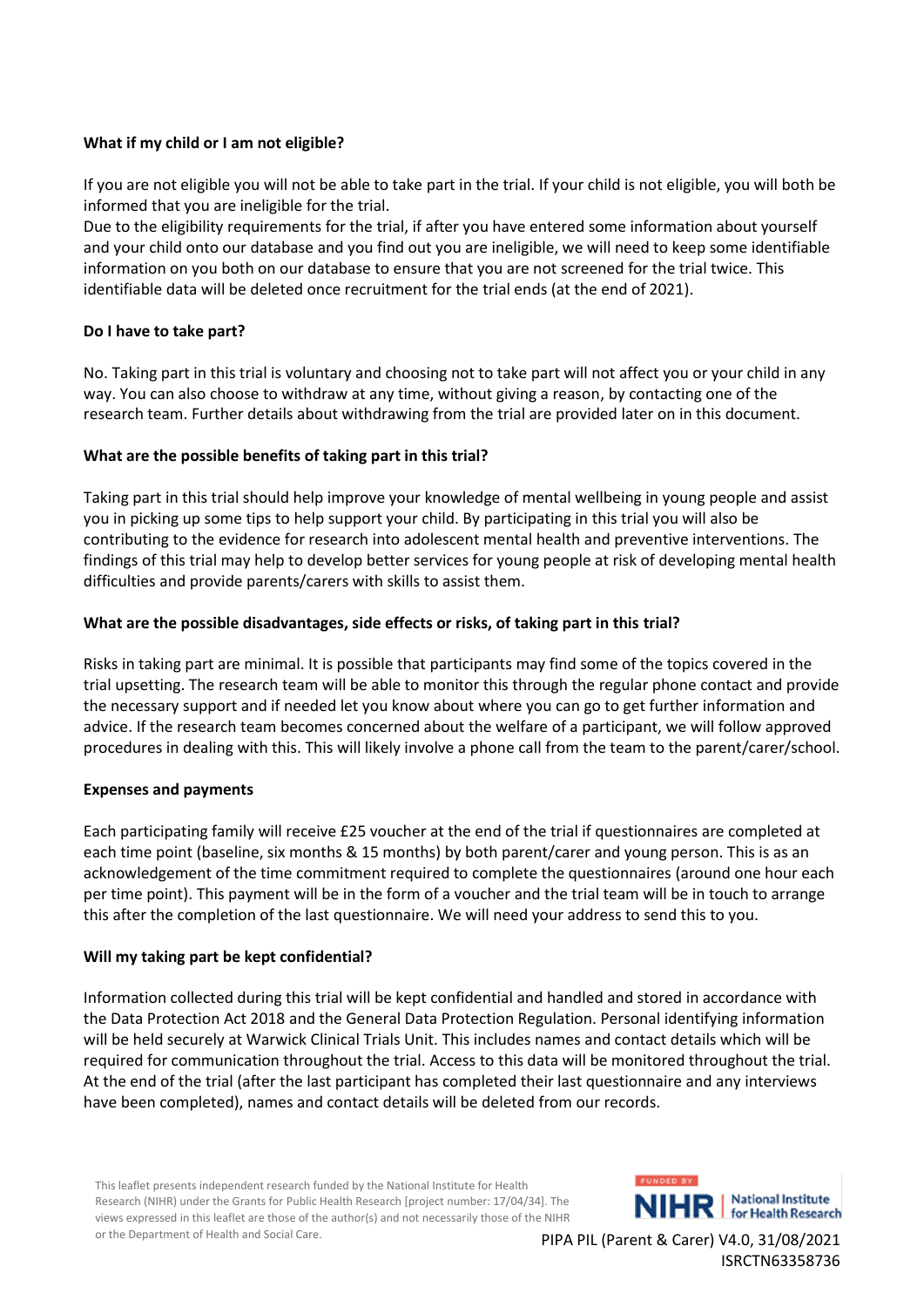You and your child will be assigned participant identification numbers, which will be used during the trial by the PIPA trial team. Examples of when this will be used are when transferring data and for safety monitoring. The reason for having the identification number is to remove the need to transfer and use personal identifiable data outside of the research team. More information on data transfers can be found below.

All data will be treated in confidence and will not be disclosed or used for any unrelated purpose (except by prior agreement from the parent/carer or to address concern/risk to the participant, researcher or others).

If the research team identifies a participant deemed at risk or becomes concerned about their safety, the team will follow University of Warwick-approved procedures and inform the parents/carers, school, clinicians at Warwick Clinical Trials Unit and/or relevant authorities which could include the emergency services.

For the purpose of this trial your name and contact details may be shared with individuals from Clinical Research Networks who will be assisting with making the fortnightly phone calls to participants throughout the trial. The Clinical Research Networks fund and manage infrastructure to support high-quality health and care research in England.

Your child's school will not be made aware of any participation in the trial, except for any circumstances where we may be concerned about a participant's safety.

#### **What will happen to the data collected about me?**

As a publicly-funded organisation, the University of Warwick must ensure that it is in the public interest when we use personal identifiable information from people who have agreed to take part in research. This means that if you agree to take part in a research trial, such as this, we will use your data in the ways needed to conduct and analyse the research trial.

We will act as the data controller for the trial. We are committed to protecting the rights of individuals in line with data protection legislation. The Warwick Clinical Trials Unit will archive trial documentation and data for at least 10 years after completion of the trial. This will not include your names and contact details.

The University of Monash will be a data processer for the trial and the Partners in Parenting website (where you will enter some personal identifiable information about yourself and your child, and work through your personalised programme/standard educational package) will be managed by them and based within a Google cloud in the UK.

Parents/carers will be required to provide consent for both themselves and their child via an online form, alongside contact details for themselves and their child which will be stored securely at the Warwick Clinical Trials Unit. All other participant data will be collected online via the PIPA trial database which is subject to the University of Warwick data policy. Access to data will be restricted to authorised personnel.

Address details for participants will be collected for use in the case of an emergency where the research team may be required to contact emergency services due to concerns for a participant.

Your rights to access, change or move your information are limited, as we need to manage your information in specific ways in order for the research to be reliable and accurate. The University of Warwick has in place policies and procedures to keep your data safe.

For further information, please refer to the University of Warwick Research Privacy Notice which is available

This leaflet presents independent research funded by the National Institute for Health Research (NIHR) under the Grants for Public Health Research [project number: 17/04/34]. The views expressed in this leaflet are those of the author(s) and not necessarily those of the NIHR or the Department of Health and Social Care.

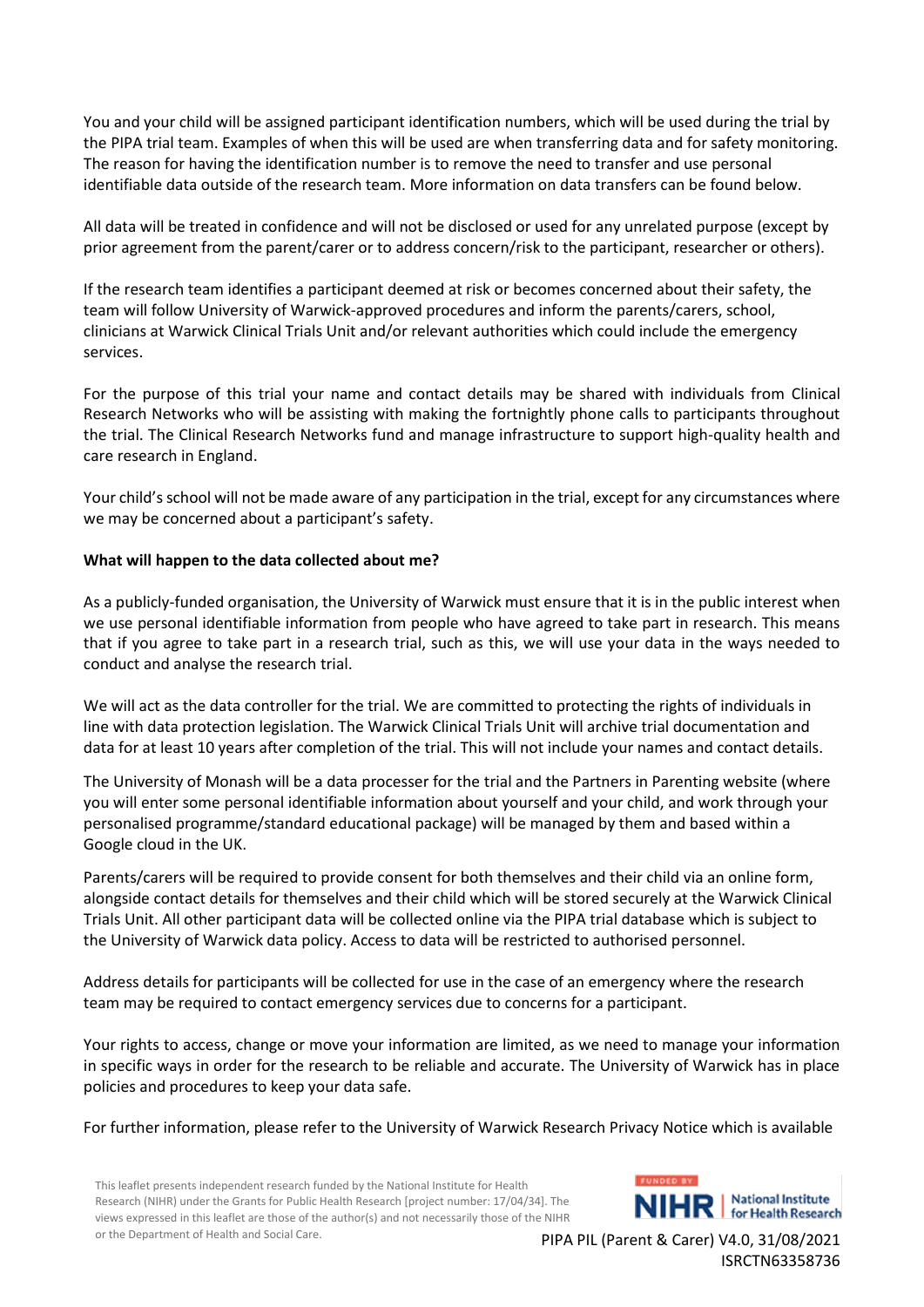here:<https://warwick.ac.uk/services/sim/privacynotices/research/> or by contacting the Information and Data Compliance Team at **GDPR@warwick.ac.uk.** 

## **Data Transfer**

For the purpose of this trial your name, gender and contact details may be shared with individuals from Clinical Research Networks who will be assisting with making the fortnightly phone calls to participants throughout the trial. Your child's name and gender will also be shared with them.

The trial team will be using a text and email messaging service called Twilio during the course of the trial. This will help the team to send out the fortnightly text/email messages, Partners in Parenting emails and any reminders for questionnaire completion to participants. For the purpose of text messaging, yours and your child's mobile phone numbers and names will be shared with Twilio. For the purpose of sending emails, your email address and yours and your child's names will be shared with Twilio. We will ensure that this data is deleted at the end of the trial (the end of 2022). Twilio's privacy statement can be found here [https://www.twilio.com/legal/privacy.](https://www.twilio.com/legal/privacy)

During the course of the trial, data will be transferred from the Partners in Parenting website site to The University of Warwick and to and from the University of Warwick and third parties (including Monash University in Australia) involved in the assessment of the questionnaires. When transferring the Partners in Parenting data and questionnaire data, your participant identification numbers will be used and the data will be anonymous.

Data Processing and Data Sharing agreements will be in place for the above purposes. Data will be transferred securely and in accordance with University of Warwick's policies.

Your anonymised data may also be used for future research, including impact activities following review and approval by an independent Research Ethics Committee and subject to your consent at the outset of this research project.

#### **What will happen if I don't want to carry on being part of the trial?**

Taking part in this trial is entirely voluntary and you are free to withdraw from the trial at any point without providing a reason, by contacting the research team using the contact details at the end of this document. Withdrawing from the trial will not affect you or your child in any way.

The eligibility requirements for the trial state that we cannot allow previously ineligible or withdrawn participants enter the trial again and so because of this, we will also need to keep some identifiable information about you and your child on our database to ensure that you are not entered into the trial more than once. These identifiable data will be deleted once recruitment for the trial ends (at the end of 2021). If you choose to withdraw, we will use any data that you have provided us with up to that point.

To safeguard your rights, we will use the minimum personal-identifiable information possible and keep the data secure in line with the University's Information and Data Compliance policies*.*

If you choose to withdraw, you can either withdraw from the Partners in Parenting website (Personalised Programme or standard educational package) but still complete follow-up questionnaires, or withdraw from the trial completely at which point your child will also be withdrawn. Likewise, your child can either withdraw from completing questionnaires or withdraw completely from the trial at which point you (the

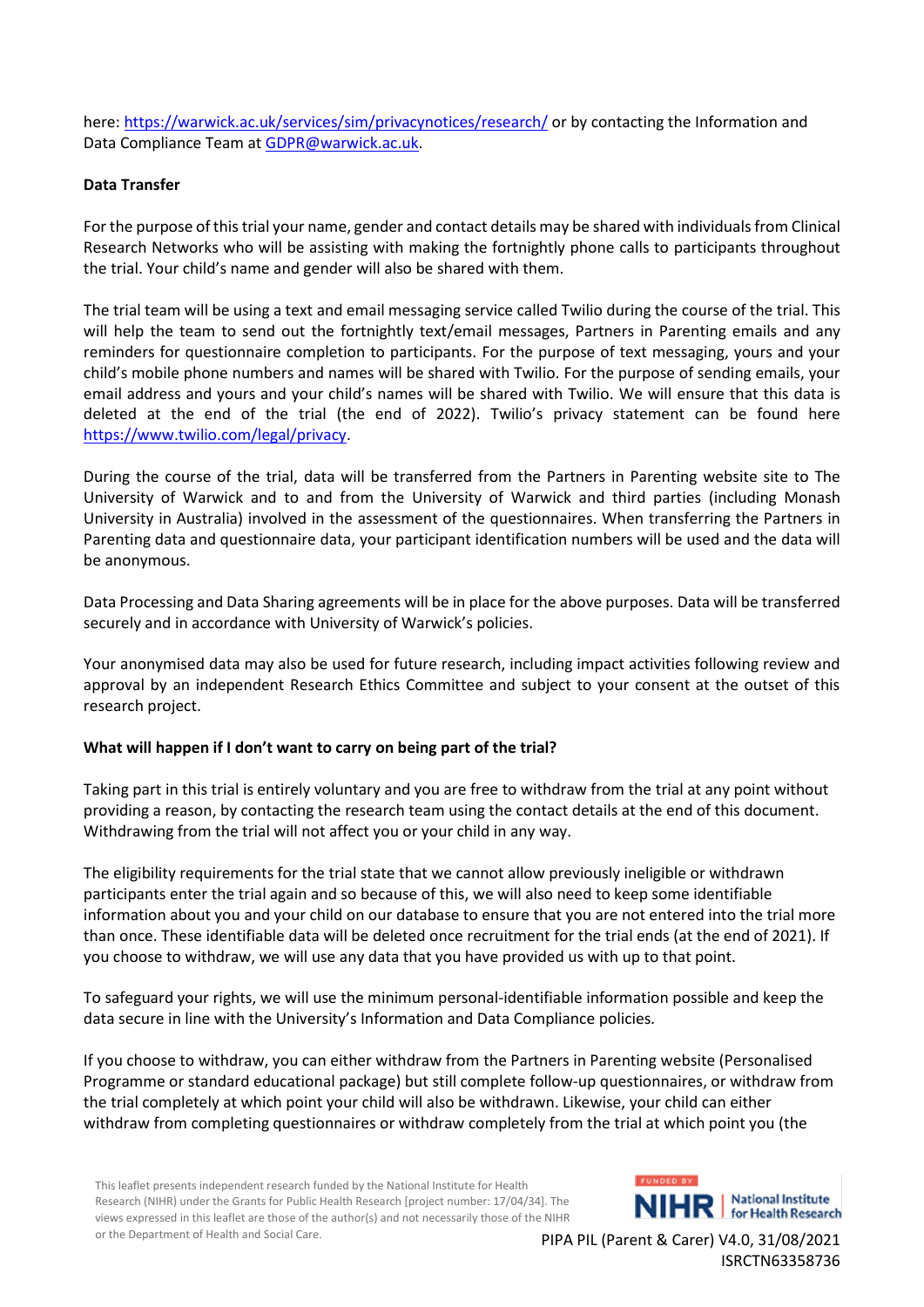parent/carer) will also be withdrawn. If you choose to withdraw, we will use any data that you have provided us with up to that point.

## **What will happen to the results of the trial?**

We will present the findings of the trial in a report to the funder and in relevant journals. Individual participants will not be identified in any of the publications. If you wish to find out about the results of the trial after the trial has ended, please contact the research team or go to the trial website (<www.warwick.ac.uk/pipa>).

#### **Who has reviewed the trial?**

This trial has been independently reviewed and given favourable opinion by the University of Warwick's Biomedical & Scientific Research Ethics Committee (BSREC): BSREC 20/19-20. This trial meets the required ethics standards.

## **Who should I contact if I want further information?**

If you have any questions about the trial, or your involvement in it, either now or in the future, please contact the PIPA trial team using the details below:

> Dr. Charlotte Connor – Senior Research Fellow Warwick Clinical Trials Unit, Warwick Medical School University of Warwick, Coventry, CV4 7AL Email: [pipa@warwick.ac.uk](mailto:pipa@warwick.ac.uk) Tel: 02476575078

#### **What if there is a problem?**

This trial is covered by the University of Warwick's insurance and indemnity cover. If you have any concerns about this trial, please contact the trial team:

> The PIPA Trial Team Warwick Clinical Trials Unit Warwick Medical School, University of Warwick Coventry, CV4 7AL Email: [pipa@warwick.ac.uk](mailto:pipa@warwick.ac.uk)

#### **Who should I contact if I wish to make a complaint?**

Any complaint about the way you have been dealt with during the trial or any possible harm you might have suffered will be addressed. Please address your complaint to the person below, who is a senior University of Warwick official, entirely independent of this trial:

## **Head of Research Governance** Research & Impact Services, University House University of Warwick

This leaflet presents independent research funded by the National Institute for Health Research (NIHR) under the Grants for Public Health Research [project number: 17/04/34]. The views expressed in this leaflet are those of the author(s) and not necessarily those of the NIHR or the Department of Health and Social Care.